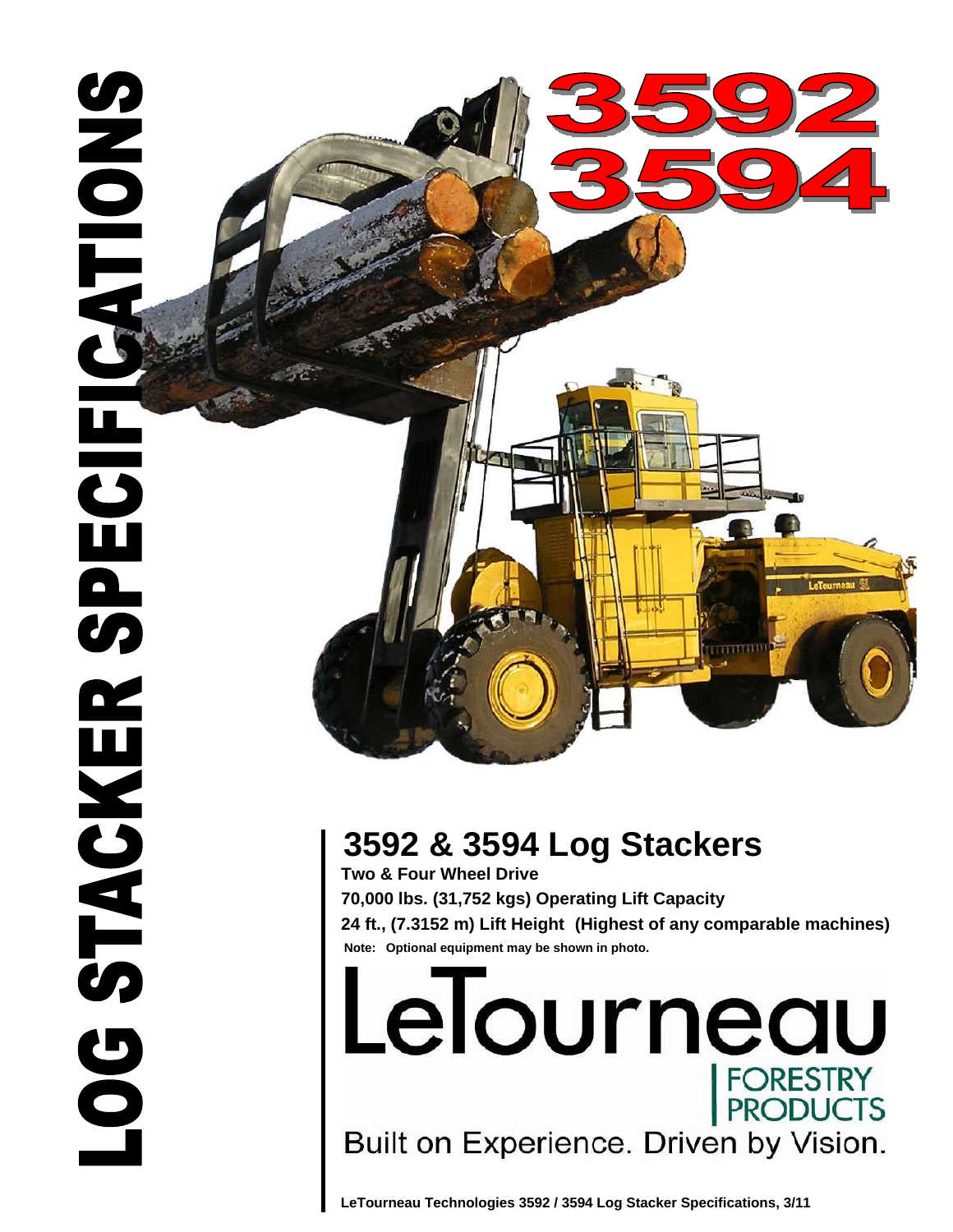



## **TIRES AND WHEELS**

### **DETROIT DIESEL ENGINE**

Model Series 60 Tier 3, D-DEC 5 Rated Brake HP 400 - 475 BHP (SAE) @ 2100 RPM

## **CUMMINS DIESEL ENGINE** FROM THE SERVICE OF THE SERVICE OF THE SERVICE OF THE SERVICE OF THE SERVICE OF THE SERVICE OF THE SERVICE OF THE SERVICE OF THE SERVICE OF THE SERVICE OF THE SERVICE OF THE SERVICE OF THE SERVICE O

Model GSX - 15 F Rated Brake HP 400 - 475 HP (SAE) @ 2100 RPM 298 - 354 kw

## **POWER TRAIN**

#### **3592 SL TWO WHEEL DRIVE**

4B AC Generator, (400 kw) N-11 DC Traction Motors, 200 HP (Front) N3-TL Drivers, Ratio 58.39:1 (Front) LeTourneau Solid State AC-DC Phase Controls

#### **3594 SL FOUR WHEEL DRIVE**

7B AC Generator, (700 kw) N-11 DC Traction Motors, 200 HP (Front) C-10 DC Traction Motors, 100 HP (Rear) N3-TL Drivers, Ratio 58.39:1 (Front) N3-TL Drivers, Ratio 58.39:1 (Rear) LeTourneau Solid State AC-DC Phase Controls

## **24 VOLT DC ELECTRIC SYSTEM**

Batteries Two (2) 12 - Volt Alternator 24 - Volt DC 75 Amp

## **AC POWER SYSTEM**

| <b>POWER SYSTEM</b> | <b>AC Motor</b> | HР | ΚW |
|---------------------|-----------------|----|----|
| Hoist (Two Speed)   | # 5 AC          | 75 | 56 |
| <b>Tilt</b>         | #3AC            | 35 | 26 |
| Tusk                | #3AC            | 35 | 26 |
| Kicker              | # 2 AC          | 20 | 15 |

## **HYDRAULIC STEERING**

| Rack and Pinion with Hydraulic Motor |        |               |  |
|--------------------------------------|--------|---------------|--|
|                                      | US     | <b>METRIC</b> |  |
| Piston Pump                          | 30 GPM | 113.6 LPM     |  |

| ,,,,,,,,,,, |
|-------------|
| Front       |
| Rear, 3592  |
| Rear, 3594  |

**STANDADD** 

33.25 x 35 - 38 Ply, E - 3 33.25 x 35 - 38 Ply, E - 3 29.5 x 25 - 28 Ply, L - 3

## **OPTIONAL**

| Front               | 33.25 x 35 - 50 Ply, E - 4          |
|---------------------|-------------------------------------|
| Front               | 33.25 x 35 - 44 Ply, L - $3/$ E - 3 |
| Front (Smooth)      | 33.25 x 35 - 44 Ply, L - 4          |
| Rear, 3592 (Smooth) | 29.5 x 25 - 34 Ply, L - 5           |
| Rear, 3594 (Smooth) | 33.25 x 35 - 44 Ply, L - 4          |
| Rear, 3594          | 33.25 x 35 - 50 Ply, E - 4          |
|                     |                                     |

## **BRAKES**

| Operating Brake | <b>Dynamic Regenerative Electric</b> |
|-----------------|--------------------------------------|
| Service Brake   | Air Caliper / Disc.                  |
| Parking         | Fail Safe Air Caliper / Disc - STD   |
| Hoist           | Fail Safe Air Caliper / Disc - STD   |
|                 |                                      |

## **AXLES**

| Front | Rigid       |
|-------|-------------|
| Rear  | Oscillating |

## **SERVICE REFILL CAPACITIES**

|                           | US          | <b>METRIC</b>  |
|---------------------------|-------------|----------------|
| Fuel Tank                 | 268 gallons | $1,014$ liters |
| Driver (Front)            | 7 gallons   | 26.5 liters    |
| Driver (Rear)             | 7 gallons   | 26.5 liters    |
| <b>Hydraulic Steering</b> | 25 gallons  | 94.5 liters    |

| ו טייטוער ויום וטוס אים וי |       | .  | <u>іліі</u> |                                    |       |               |
|----------------------------|-------|----|-------------|------------------------------------|-------|---------------|
| Hoist (Two Speed) # 5 AC   |       |    | 56          | <b>ESTIMATED FUEL USAGE (3592)</b> |       |               |
| Tilt                       | #3 AC | 35 | 26          |                                    |       | <b>METRIC</b> |
| Tusk                       | #3AC  | 35 | 26          | * Estimated average usage          | 7 GPH | 26.5 LPH,     |

## **ESTIMATED FUEL USAGE (3594)**

| HYDRAULIC STEERING                   |                                 | <b>METRIC</b> |
|--------------------------------------|---------------------------------|---------------|
| Rack and Pinion with Hydraulic Motor | * Estimated average usage 8 GPH | 30 LPH        |

 $*$  Lowest fuel usage of any comparable size machines. (Less fuel burned results in better air quality by reducing the amount of carbon dioxide emissions, and resulting in a smaller carbon

footprint. Also, less fuel burned results in a longer engine life.)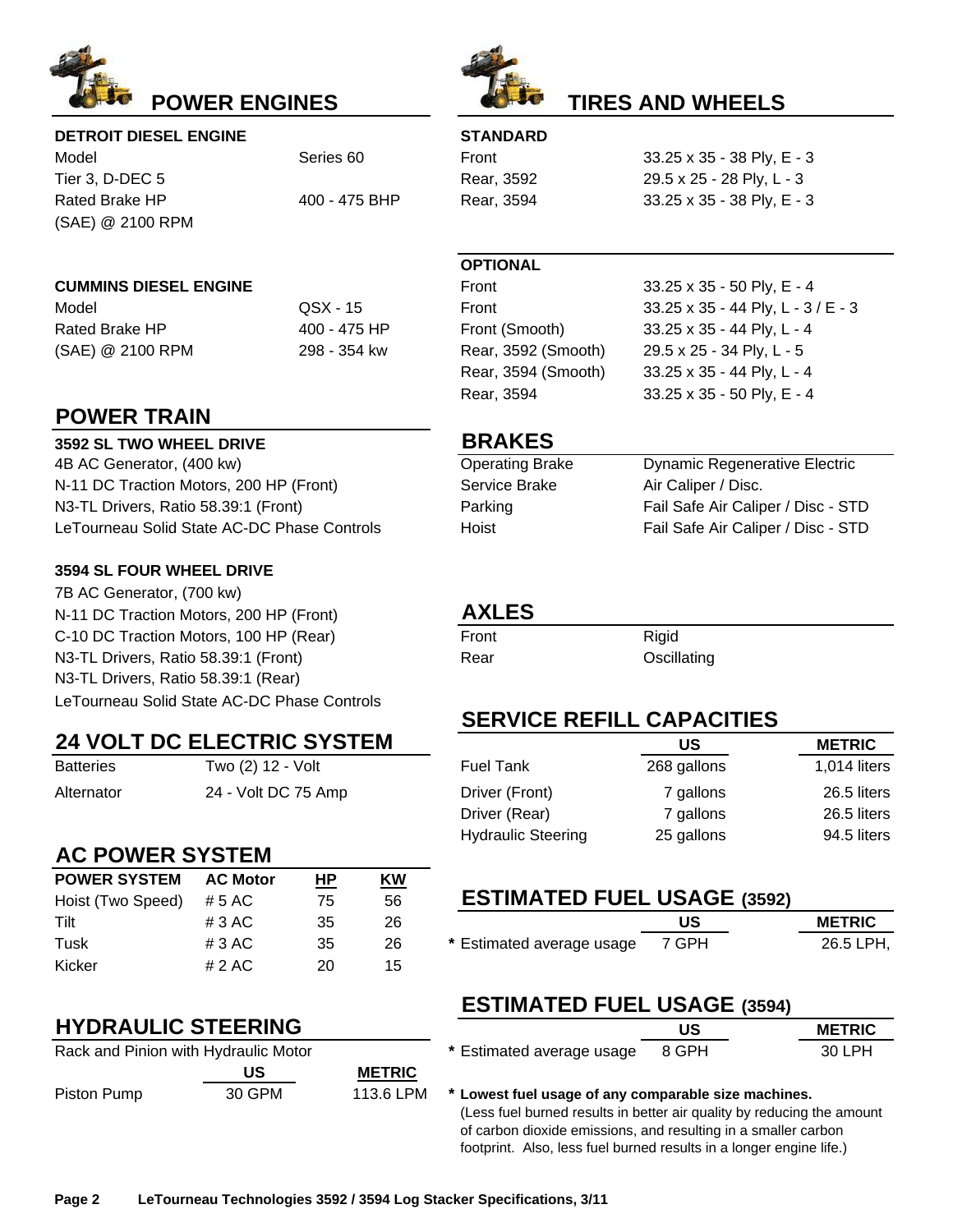# **OPERATING CAPACITIES, WEIGHTS AND DIMENSIONS**

|                                         | US            | <b>METRIC</b>  |
|-----------------------------------------|---------------|----------------|
| <b>Operating Capacity</b>               | 70,000 lbs.   | 31,751 kgs     |
| Operating Weight (approximate)          | 135,000 lbs.  | 61,236 kgs     |
| Lift Height                             | $24' - 0''$   | 7.32 m         |
| Lifting Speed (High Speed)              | 60 FPM        | 18.29 m / min  |
| Lowering Speed (High Speed)             | <b>75 FPM</b> | 24.37 m / min  |
| Forward Tilt at Maximum Height          | $25^\circ$    |                |
| Rear Tilt at Maximum Height             | $12^{\circ}$  |                |
| <b>Travel Speed (Standard)</b>          | $0 - 14$ MPH  | $0 - 22.5$ KPH |
| (Forward and Reverse Infinity Variable) |               |                |
| Turning Radius @ 65 degrees             |               |                |
| <b>Outside Rear Tire</b>                | $26' - 7''$   | 8.10 m         |
| <b>Outside Front Tire</b>               | $20' - 6''$   | 6.25 m         |
| Tusk Opening (Max to Fork Tip)          | $14' - 6"$    | 4.42 m         |
| <b>Clearance Under Tusk (Closed)</b>    | $9' - 6''$    | 2.90 m         |

## **STANDARD CONFIGURATION**

 $\overline{1}$ 



|     |                                                 | <b>US</b>    | <b>METRIC</b>    |
|-----|-------------------------------------------------|--------------|------------------|
| (A) | Overall Length (Mast Vertical)                  | $43' - 5''$  | 13.25 m          |
| (B) | Wheelbase                                       | $22' - 0''$  | 6.71 m           |
| (C) | Overall Height (Minimum 24' - 0" Lift)          | $34' - 0''$  | 10.36 m          |
| (D) | Lift Height                                     | $24' - 0''$  | 7.32 m           |
| (E) | Mast Tilt Forward                               | $25^{\circ}$ |                  |
| (F) | Mast Tilt Rear                                  | $12^{\circ}$ |                  |
| (G) | Overall Width (Outside Tires) - Front           | $14' - 7"$   | 4.44 m           |
| (H) | <b>Turning Radius</b>                           | $26' - 7"$   | 8.10 m           |
| (1) | Overall Width (Outside Tires) - Rear            | $12' - 2''$  | $3.71 \text{ m}$ |
| (J) | Fork Length (Usable)                            | $8' - 9''$   | $2.67 \text{ m}$ |
| (K) | Fork Spacing (Outside to Outside)               | $8' - 4"$    | $2.53 \text{ m}$ |
| (L) | Fork Width, Standard                            | 10"          | .83 m            |
| (M) | Tusk Opening (Maximum to Fork Tip)              | 14' - 6"     | 4.42 m           |
| (N) | Clearance Under Tusk, Standard (Closed)         | $9' - 6''$   | 2.90 m           |
|     | Clearance Under Tusk, Optional Hi-Cube (Closed) | $11' - 6"$   | $3.53 \text{ m}$ |
|     | Minimum Ground Clearance (Mast)                 | $1' - 1''$   | .33 <sub>m</sub> |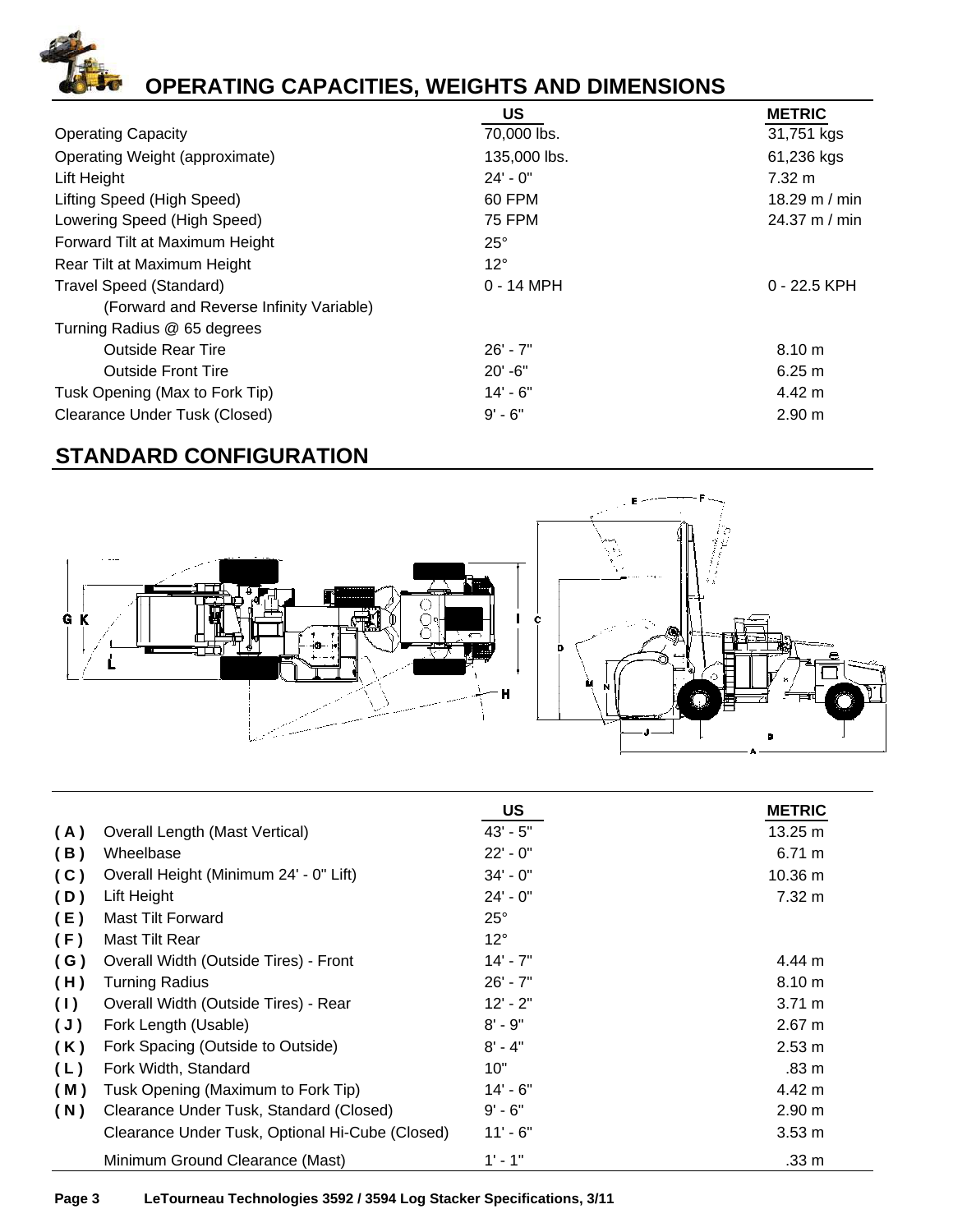

## **STANDARD EQUIPMENT**

#### **OPERATOR'S CAB**

Adjustable Air Seat and Suspension / Seat Belt Radio, AM / FM, CD Player Air Horn Foot Rest Cab Heater (Electric) Universal Control Center (Joystick Control) Standard Control Center (In lieu of Joystick Control) Defroster Fans (2) Windshield Wipers (Two Speed) Air Hose in Cab Illuminated Instrument Panels Insulated Deluxe Cab

#### **GAUGES**

Air Pressure Hour - Meter / Voltmeter (Battery Charge) Engine Oil Pressure Murphy Engine Gauge Engine Coolant Temperature Air Cleaner Restriction Hydraulic Tank Level Gauge

Amber Indicators:

- Check Engine Detroit Diesel and Cummins
- Dynamic Braking
- Service Brake

Audible Alarm: Audible

- Blower Motor Failure
- Converter System Failure
- Engine Warning (Low Oil Pressure, Hi-Coolant Temp)
- System Air Pressure (Low)

Red Indicators:

- Blower Motor Failure
- Converter System Failure
- Engine Warning (Low Oil Pressure, Hi-Coolant Temp)
- Low Fuel Warning
- Stop Engine Detroit Diesel Only

DC Motors, 200 HP-Front / 100 HP-Rear (Air Cooled) Diagnostic Test Meter Dual Field Converters (4 - wheel) Contactor (AC), IEC (Tusk, Kicker, Steer, Tilt, Hoist) Back Up Lights Back Up Alarm 700 KW AC Generator (4 - wheel, Air cooled) 400 KW AC Generator (2 - wheel, Air cooled) AC Work Lights (5 - 500W) Tusk Motor Overload Cutout Armature Converters (Parallel)



**STANDARD EQUIPMENT (CONTINUED)** 

**ELECTRICAL (CONTINUED)** Two Speed Hoist with Air Disc Brake Steering Assist (Electronic)

#### **ENGINE ACCESSORIES**

Engine Fuel Filter (Spin - On) Engine Oil Filter (Spin - On) Fan Clutch 24 Volt Electrical System Two - Stage Dry Air Cleaner

#### **STRUCTURAL**

Service Platform (Cab, Hoist, Tilt and Control Box) 24' - 0" Lift Height Rail Powered Tilt Engine Hood Tilt Rack Grease Gutter Tusk (Curved)

## **OPTIONAL EQUIPMENT**

## **OPERATOR'S CAB**

Red Dot Air Conditioner (Roof Mounted) Fire Extinguisher **INDICATORS AND ALARMS** Sun Visors (Front and Rear) Windshield Wipers (Intermittent) Tilt Operator's Console (Standard Control Center) Cab Heater (Water)

#### **ELECTRICAL**

Additional AC Light (500W) Beacon (Amber, Blue, or Red) Electrical Outlet, Cab (120VAC) Emergency Stop (Two Actuators) Heaters (Battery) Overload Cutout (Hoist, Kicker) Strip Heaters (Cabinet, Axles) Turn Signals Electric Hoist Brakes

## **ENGINE ACCESSORIES**

**ELECTRICAL ELECTRICAL Heaters (Oil and Water) 110 VAC or 230 VAC** 

#### **STRUCTURAL**

Positive Arm Kickers Service Platform and Ladder (Tusk) Tusk (Straight) Hi-Cube Carriage Assembly

#### **GENERAL**

Ansul 4 Nozzle Fire Suppression System Auto Lube System (Frame Only, or Full Machine)

LeTourneau Technologies, America, Inc. has made every effort to make these specifications as accurate as possible. However, we reserve the right to make changes and improvements in equipment, materials, and specifications at any time without notice. To insure most current information, please contact your LeTourneau representative.



**Lakewood, WA 1-253-588-1726 Redding, CA 1-530-365-0175**

**Troutdale, OR Coeur d' Alene, ID 1-503-669-1276 1-208-765-4989**

> **1-250-649-0679 Prince George, BC**

**Fax: 1-503-666-6681 E-mail: letourneautechnologies com**